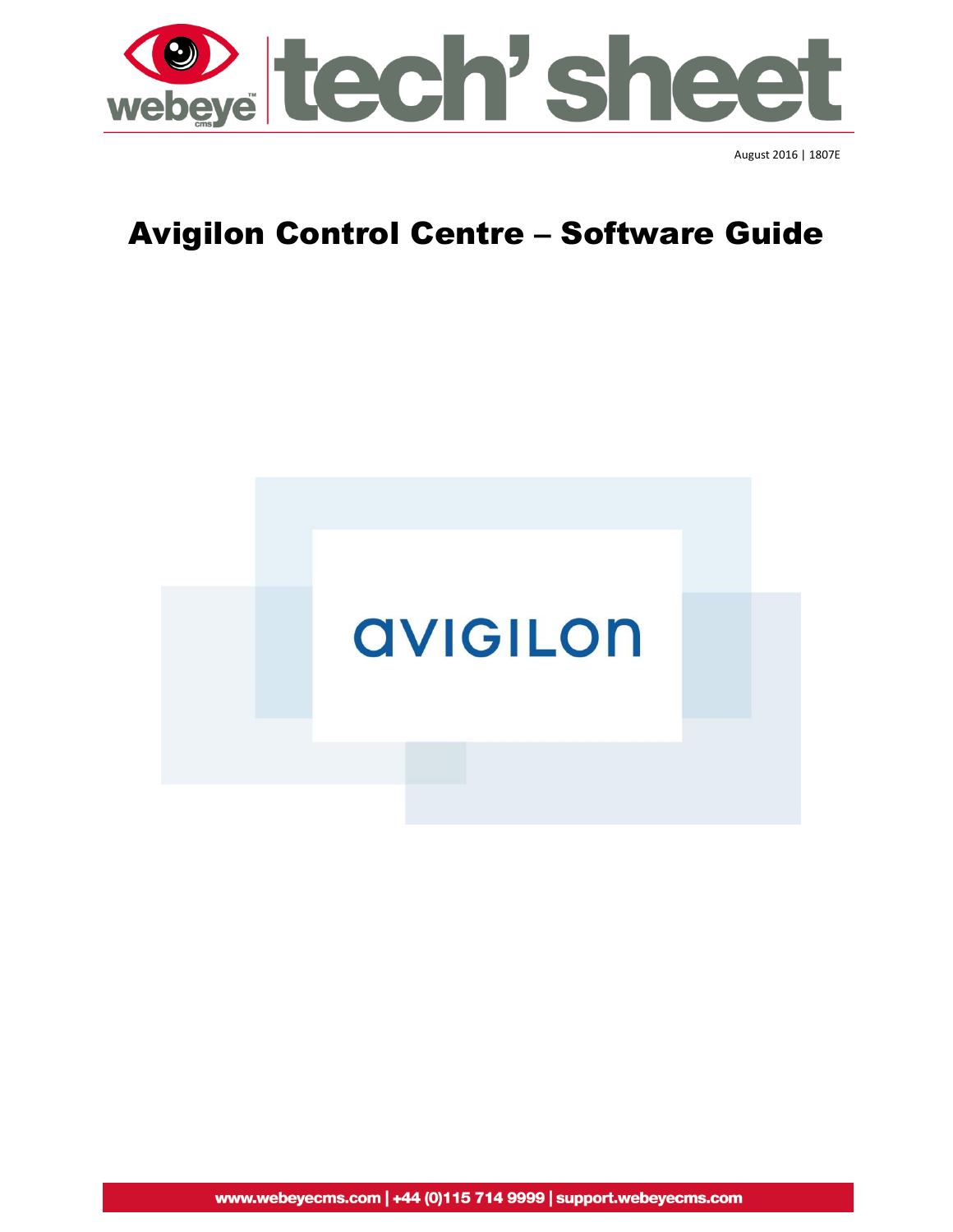

## **Installing 'Avigilon Control Centre Server'**

To use Avigilon Control Centre (ACC), you will first need to download and install the software for this application.

- 1. Go to [http://avigilon.com/support-and-downloads/for-software/software-updates-and](http://avigilon.com/support-and-downloads/for-software/software-updates-and-downloads/)[downloads/](http://avigilon.com/support-and-downloads/for-software/software-updates-and-downloads/)
- 2. Select **'ACC Server 5'** install file (702 MB)
- 3. Your PC will now download **'AvigilonControlCenterServer-5.8.4.16.exe'**
- 4. Once downloaded, run the application
- 5. You will then be taken to an install wizard, follow the steps to complete the installation
- 6. After the installation completes, launch 'Avigilon Control Center Server Setup'
- 7. Follow the steps outlined in the program to verify your ACC Server Licence. You will be required to enter your Licence Key in this step

#### **Installing 'Avigilon Control Centre Client'**

After Installing the Avigilon Control Center Server Software, you will need to install the client software for you to setup and manage your site

- 1. Go to [http://avigilon.com/support-and-downloads/for-software/software-updates-and](http://avigilon.com/support-and-downloads/for-software/software-updates-and-downloads/)[downloads/](http://avigilon.com/support-and-downloads/for-software/software-updates-and-downloads/)
- 2. Select **'ACC Client 5'** install file (702 MB)
- 3. Your PC will now download **'AvigilonControlCenterClient-5.8.4.16.exe'**
- 4. Once downloaded, run the application.
- 5. You will then be taken to an install wizard, follow the steps to complete the installation
- 6. After the installation completes, launch 'Avigilon Control Center 5 Client'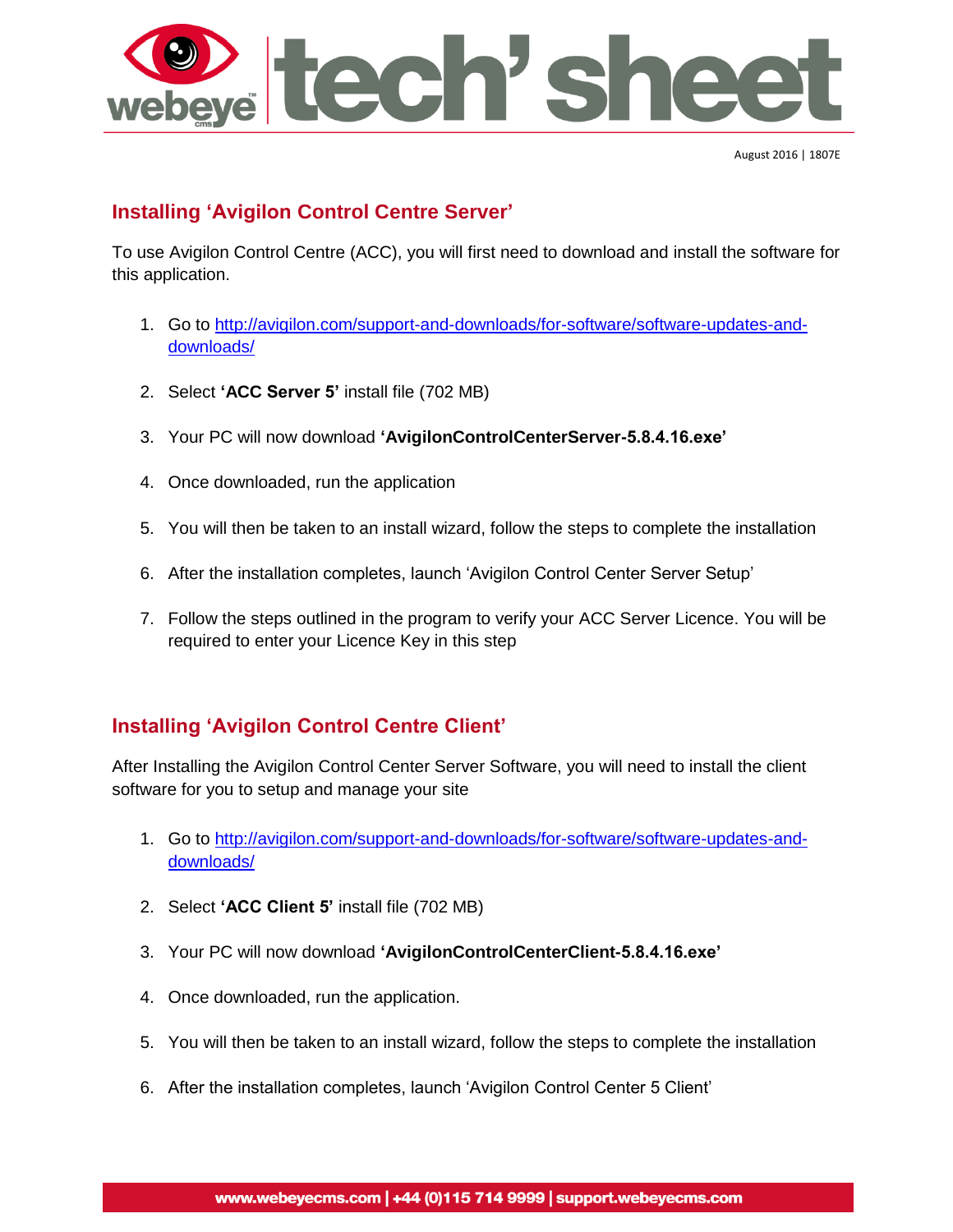

## **Finding the Site**

When launching ACC 5 Client, you will be prompted to log in. If your site is not already displayed, you will need to find your server on the network.

1: Click 'Find Site'

2: Enter the IP address or host name of the ACC Server

3: Press OK



## **Adding Cameras**

- 1) To add a camera, right click on the server and select 'Setup'
- 2) Select 'Connect/Disconnect Cameras' from the popup menu

| Webeye HQ                            |              |  |
|--------------------------------------|--------------|--|
| $\blacksquare$ Car Park 2.0          | Log Out      |  |
| $\blacksquare$ Car Park 2.0          | Setup        |  |
| $\blacksquare$ Boardroom             | New Map      |  |
| $\blacksquare$ Stainwell 1.3         |              |  |
| $\mathbb{R}^2$ Ops Dome $\mathbb{R}$ | New Web Page |  |
| Sourtyard 8                          | Expand All   |  |
| Sales Stairs J                       | Collapse All |  |
| Boardroom Bullet 3.0IVIP             |              |  |
| Ops Bullet 3.0MP                     |              |  |

- 3) Any automatically discovered cameras will be displayed and can be added by selecting the entry in the list and clicking  $\Box$   $\blacklozenge$  Connect...
- 4) If the camera you wish to add is not displayed in the list, click

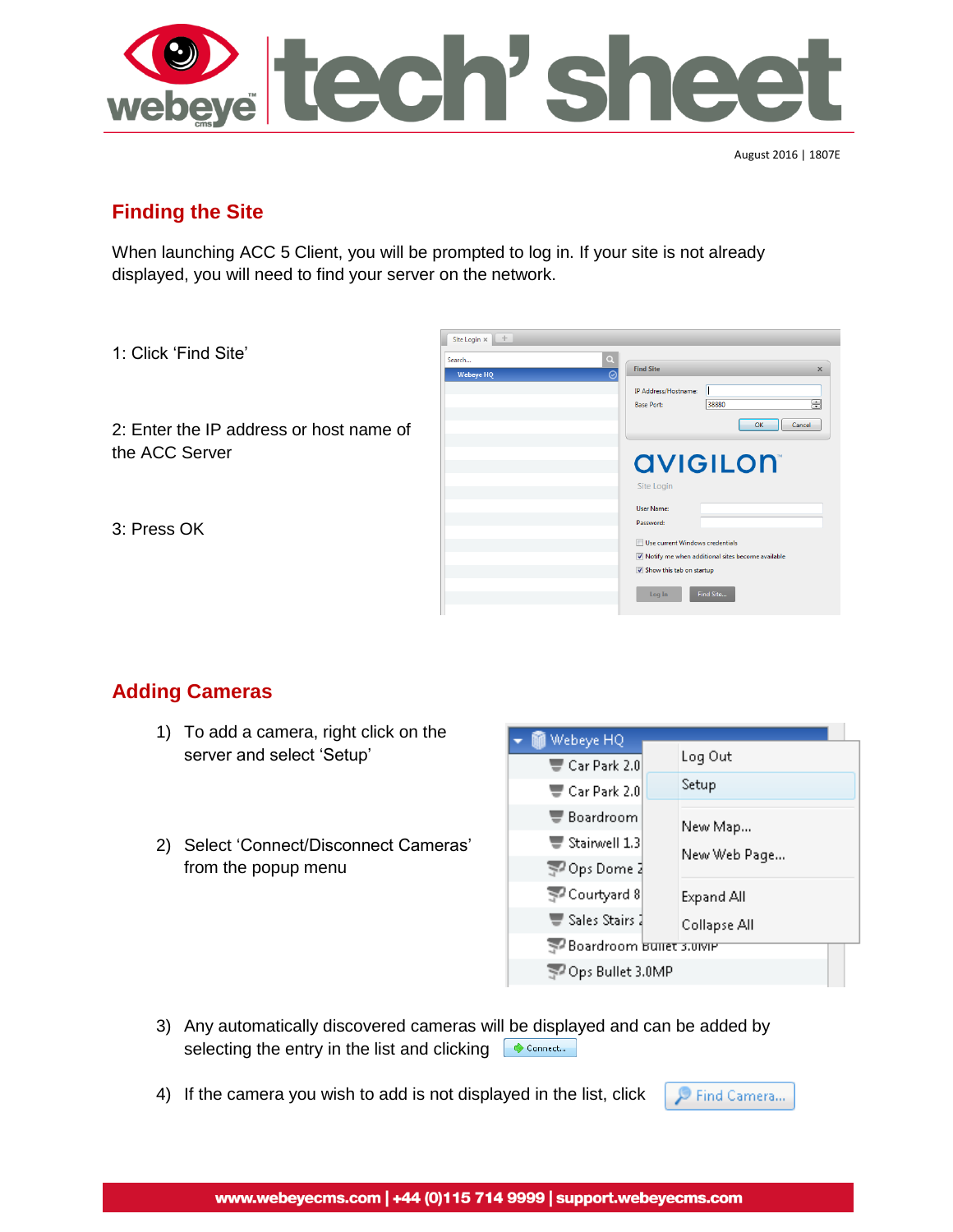

Enter the IP address details and any other relevant details of the camera in the popup menu and press 'OK'

| <b>Find Camera</b>                  |                                           |
|-------------------------------------|-------------------------------------------|
| Search From Server:<br>Search Type: | BOARDROOM-AVIGILON-H<br><b>IP Address</b> |
| Camera Type:                        | Avigilon                                  |
| IP Address/Hostname:                |                                           |
| Control Port:                       | 55080                                     |
|                                     | Cancel<br>ОК                              |

## **Configuring Analytics Events**

- 1) To configure analytics events, right click on a connected camera and select 'setup'
- 2) From the popup menu, select 'Video Analytics Configuration'
- 3) Change the location settings and alter additional settings as necessary
- 4) Click the  $\begin{array}{|c|c|c|c|c|}\n\hline\n\text{4} & \text{button at the bottom of the menu to add a new analytics event}\n\end{array}$
- 5) Select the activity and objects to be monitored, and adjust the detection fields as necessary
- 6) Press to confirm all settings and save the analytics event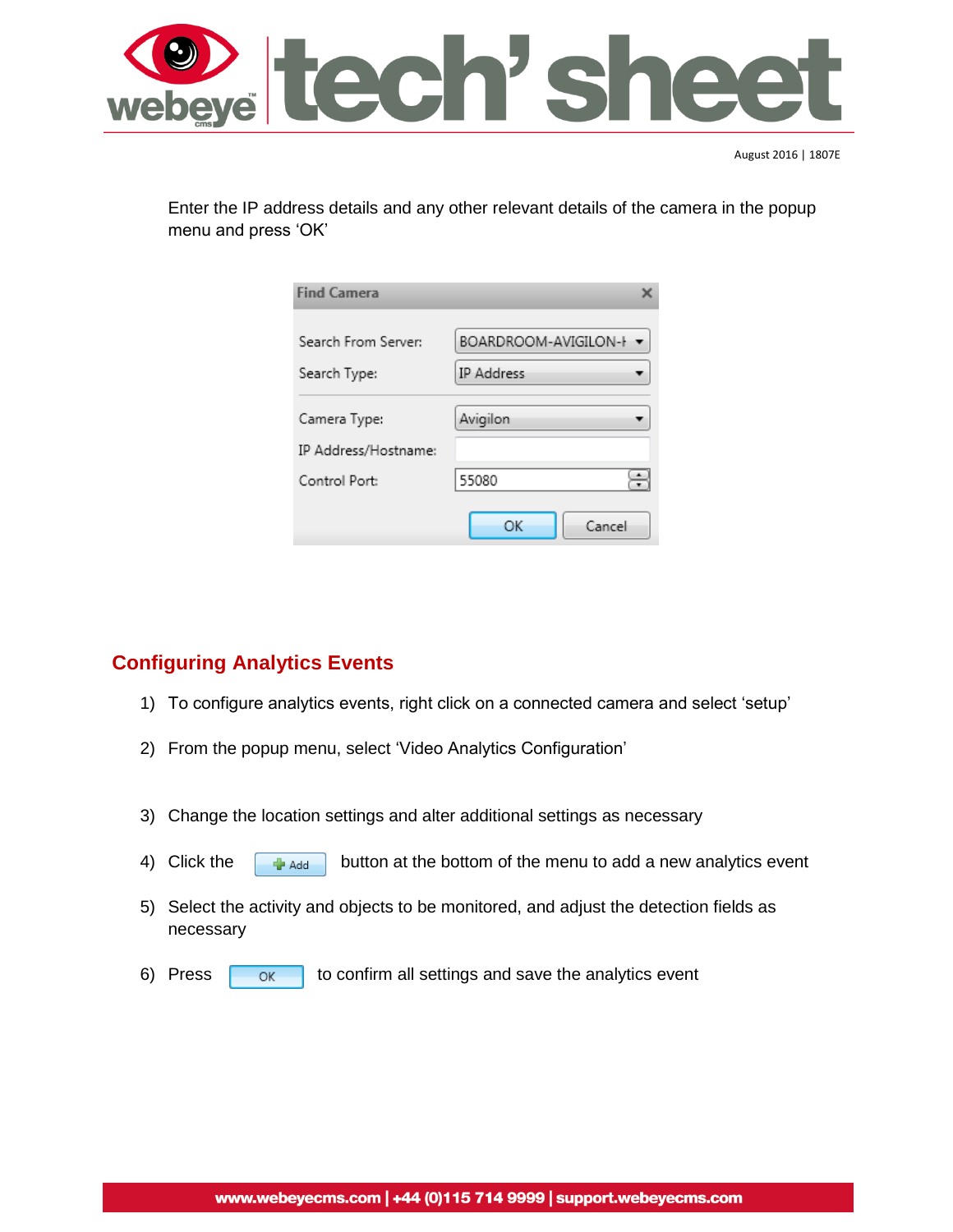

## **Configuring Alarms**

- 1) To add an alarm, right click on the server and select 'Setup'
- 2) Select 'Alarms' from the popup menu

| Webeye HQ                            |              |
|--------------------------------------|--------------|
| $\overline{\mathbf{v}}$ Car Park 2.0 | Log Out      |
| $\blacksquare$ Car Park 2.0          | Setup        |
| $\blacksquare$ Boardroom             |              |
| $\blacksquare$ Stainwell 1.3         | New Map      |
| $\mathbb{R}^2$ Ops Dome $\mathbb{R}$ | New Web Page |
| $\mathbb{R}^2$ Courtyard 8           | Expand All   |
| $\blacksquare$ Sales Stairs $1$      | Collapse All |
| Boardroom Bullet 3.0MP               |              |
| Ops Bullet 3.0MP                     |              |
|                                      |              |

- 3) Any preconfigured alarms will be displayed. New alarms can be added by clicking **Add**
- 4) Select the alarm trigger source. This is set to motion detection by default, but can be changed to use Analytics Events
- 5) Select any camera in the list that will be used in association with the alarm
- 6) Select any cameras that will be used to record footage during the event, adjust the prerecord time and recording duration as necessary
- 7) Add the alarm recipients, these users can be configured by going through the site setup options
- 8) Select an alarm acknowledgement action, and whether a comment is required when closing alarms
- 9) Name the alarm and assign a schedule, schedules can be edited by pressing
- 10) Enable as necessary and press  $\Box$  Finish  $\Box$  to complete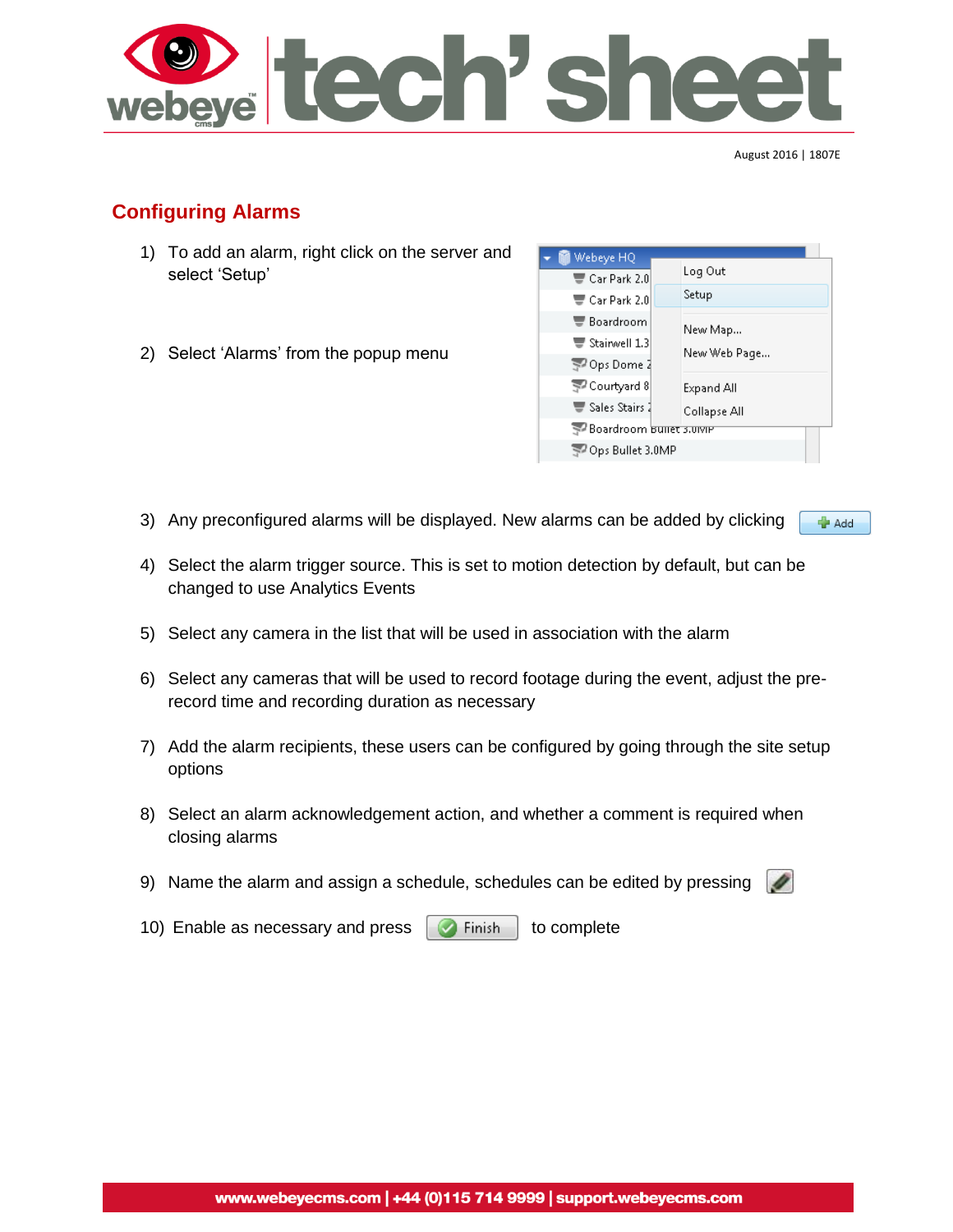

## **Commissioning onto Webeye**

To enable Webeyecms Monitoring, you will need to commission the device on the Webeyecms platform, setup external notifications through ACC and configure an ACC rule to send notifications through to the platform.

#### **Commissioning the device on the Webeyecms platform:**

Instructions on how to add the device to Webeye can be found at vdomain.co.uk under Support > Product Downloads > Webeyecms > Browser Guides

#### **Configuring the notifications:**

- 1) Right click on the server and select 'Setup'
- 2) Select 'External Notifications' from the popup menu, this will open a new window
- 3) Click on the 'Central Station Monitoring' tab on this window
- 4) Click the checkbox to enable monitoring
- 5) Set the options below as follows:

| <b>Recipient Email Address</b> |                                                       | acc@webeyecms.com                                                                                                                                                                             |
|--------------------------------|-------------------------------------------------------|-----------------------------------------------------------------------------------------------------------------------------------------------------------------------------------------------|
| Sender Name                    | The Quick Code of the ACC device on Webeye            |                                                                                                                                                                                               |
| <b>Sender Email Address</b>    |                                                       | acc@webeyecms.com                                                                                                                                                                             |
| <b>SMTP</b> server             |                                                       | acc.webeyecms.com                                                                                                                                                                             |
| Port                           | 25                                                    | <b>Boardroom Avigilon Control Centre</b>                                                                                                                                                      |
| Timeout                        | 600<br><b>avigiLon</b><br>Serial: XX.252.XXX.56:38880 | Edit                                                                                                                                                                                          |
| Use secure connection          | no                                                    | Account:<br>2XXXXX6<br><b>Peripherals</b><br>Avigilon Control Centre (S<br>Type:<br>Fnabled<br>State:<br><b>Disable</b><br><b>Connection Token:</b><br><b>Suspend</b><br><b>Customer Ref:</b> |
| Server requires authentication | no                                                    |                                                                                                                                                                                               |

6) Click 'Apply' to save these settings